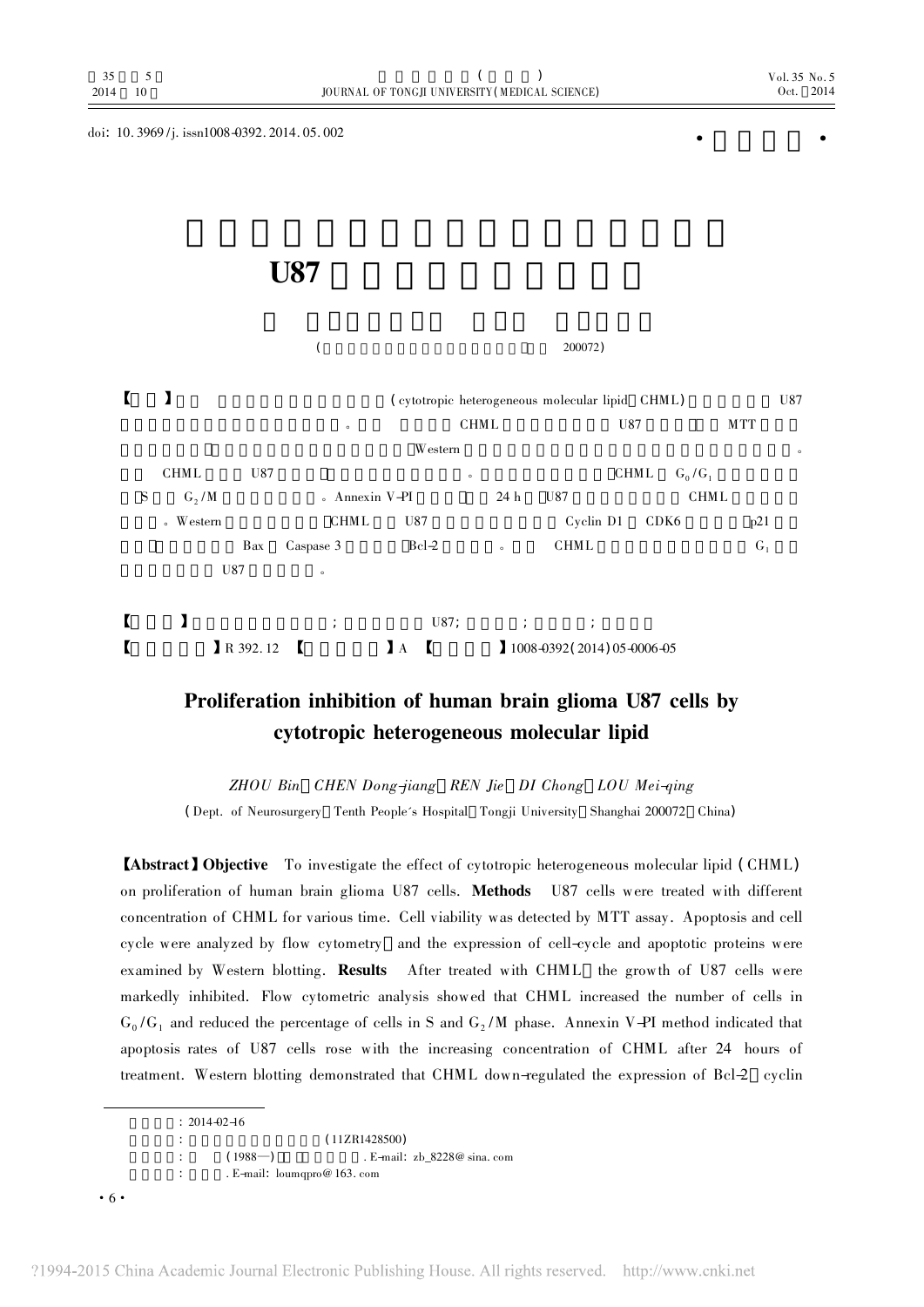D1 and CDK6 and up-regulated the expression of p21 Bax and Caspase 3. Conclusion CHML can inhibit proliferation of U87 cells by inducing cell apoptosis and cell cycle arrest in  $G_1$  phase. 【Key words】 cytotropic heterogeneous molecular lipid; U87 glioma cell; cell proliferation; cell cycle; cell apoptosis

DMEM /

 $\sim$  3  $\circ$  $\mathbb{R}^n$  $\bullet$ 质瘤的药物具有重要意义。 (cytotropic heterogeneous molecular lipid CHML)  $1-2$  CHML **CHML**  $\circ$  $U87$ CHML U87 **CHML** U87  $1$  $1.1$ **CHML**  $CHML-6.0$   $CHML-6.1$  $\delta$  5%  $\delta$  $CHML-6.0$   $CHML-6.1$ CHML- $6.0$   $\bullet$  DMEM /  $Gibco$  ;  $\qquad \qquad$   $(MTT)$ . (DMSO) Sigma ; Annexin V/PI PI BD ; Cycylin  $D1$   $\sqrt{CDK6}$   $\sqrt{p21}$   $\sqrt{Bax}$   $\sqrt{BcL2}$  $\zeta$  Caspase 3  $\zeta$  β-actin Cell Signaling Technology .  $1.2$  $U87$  $\,$  U87  $\,$  10%  $\,$  1%  $\,$ 细胞。  $1.3$  MTT 1.4 Annexin V/PI  $\mathbf{R}$  $1.5$  PI  $1.6$  Western 80 V 100 min。 marker

 $\theta$ 

37 °C  $\sim$  5% CO<sub>2</sub> e 2 ~ 3 d  $\alpha$ U87  $8 \times 10^3$  / 96 2 CHML  $0($   $)$ , 50, 100, 200, 400  $\mu$ g/ml 6 个复孔。培养 12、24、48 h 每孔加入 MTT  $(5 \text{ mg/ml})20 \text{ µl}$   $4 \text{ h}$   $DMSO 100 \text{ µl}$ 30 min 530 nm  $(D_{530})$  CHML U87  $(\% ) = (1 D_{530 \text{ nm}}$  /  $D_{530 \text{ nm}}$  )  $\times 100\%$ U87  $2 \times 10^5 \sim 4 \times$  $10^5$  / 6  $0($  ), 50, 100, 200 μg/ml CHML  $24 h$  0.  $25%$  $1 \times PBS$  2  $.100 \text{ }\mu\text{l}$  $(1 \times 10^5)$  Annexin V/PI  $5$  μl Annexin V-FITC 2.5 μl  $(PI)$   $\qquad \qquad$  10 min **CHML**  $CHML$  24 h  $70\%$  $4 \text{ }^{\circ}\text{C}$  6 **PBS** 1 200 μl  $(25 \text{ mg/ml RNase A 4 μl PI 20 μl PBS})$ 186 μl) 37 °C 30 min **CHML** CHML 24 h BCA  $B$ 5 min  $SDS-PAGE$ 

·7·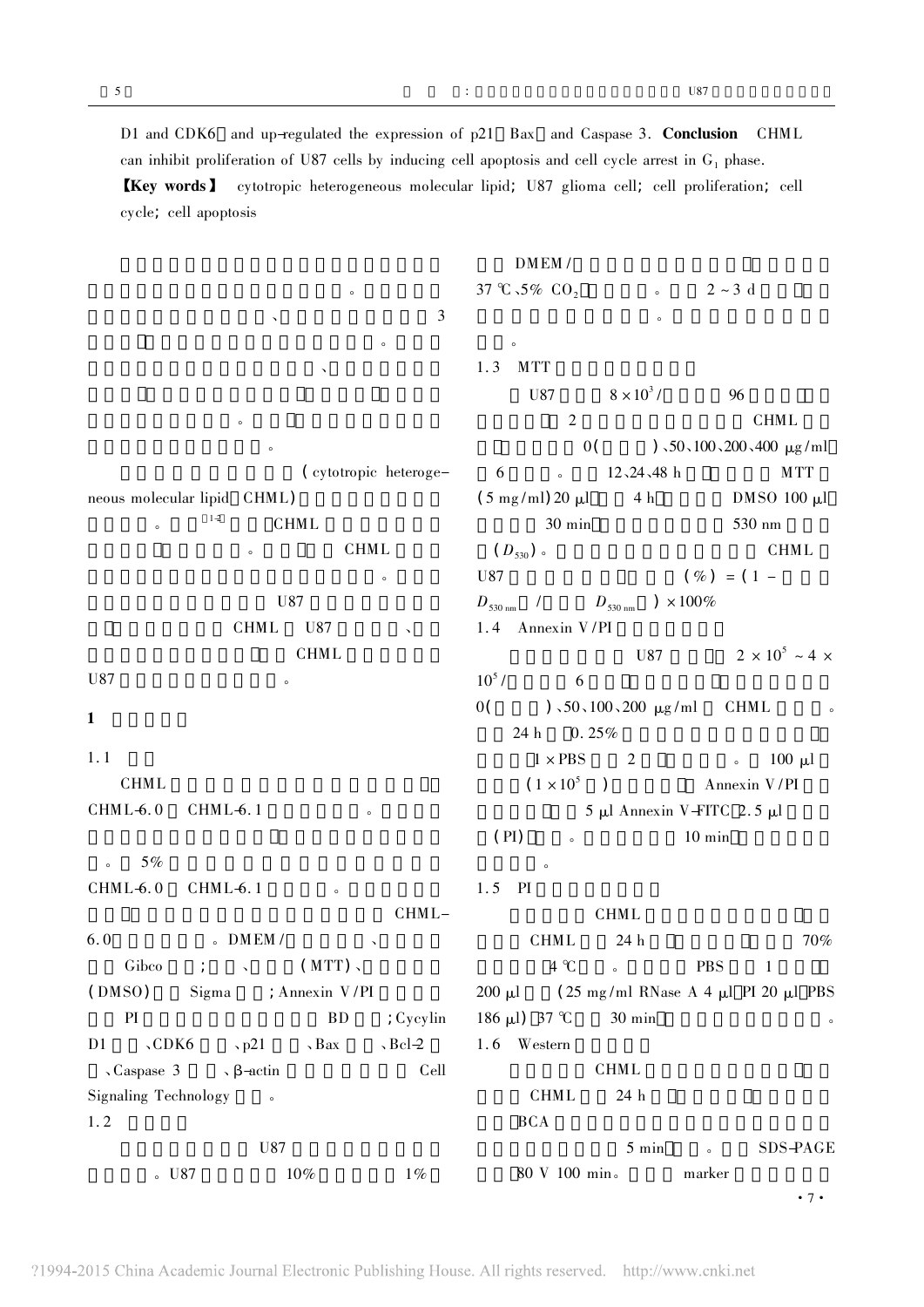



Control

CHML50 µg/ml

3。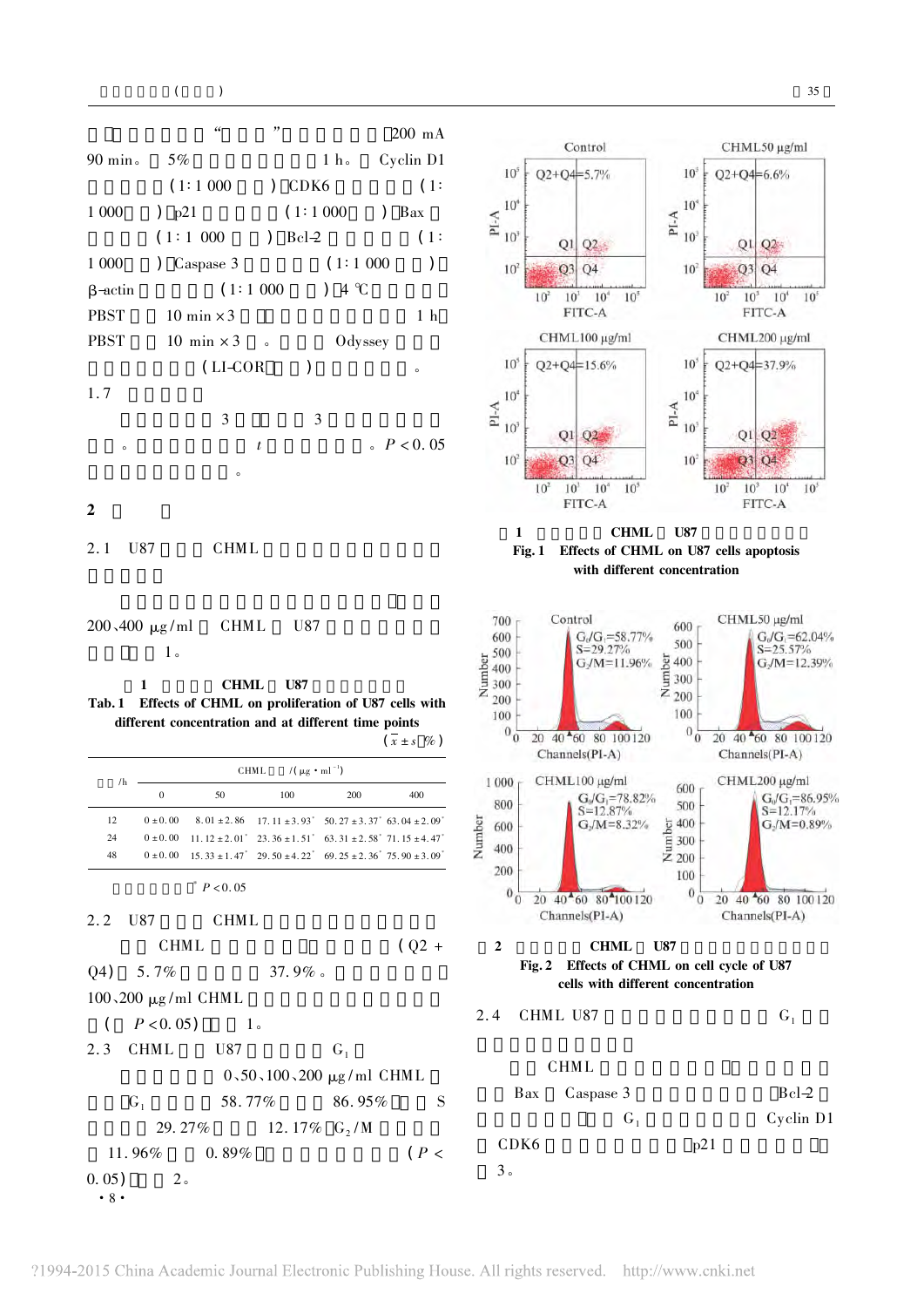



A:  $\qquad \qquad ;B: \ G_1$ 

CHML

 $\overline{\mathbf{3}}$ 

 $\ddot{\theta}$  $80\%$  $15\%$   $\sqrt{4\%}$   $1\%$  $3 \text{ A}$  2 han  $1 \text{ CHML}$  $MCF-7$ , RKO.  $ML-1$ ,  $G410$  $\overline{a}$ AG155 GM536) 性实验对比 显示出 CHML 对正常细胞的低毒性和  $\sqrt{2}$  Zhan  $\sqrt{4}$ **CHML** 

 $Chen$   $\frac{3}{\pi}$ 

 $2^5$  CHML  $SHG-44$ CHML CHML U87 效应。  $\frac{6}{\circ}$  $\bullet$  $\overline{\phantom{a}}$ CHML U87 CHML  $\ddot{B}$ cl $\rightarrow$  $(Bax)$  (  $Bcl-2$   $Rcl-2$  $C$ 

 $Bax$  $Bcl-2/Bax$  $Bcl-2$  /  $Bax$  $C$ Caspase 9 Caspase 9 Caspase 3 胞凋亡 <sup>10</sup> 。本研 Western 印迹法检测结果显 CHML U87 Bax Caspase 3  $Bcl-2$ 

CHML U87  $\epsilon$  $\mathcal{R}$  $\frac{11}{\circ}$  $(CDK)$ (Cyclin)  $C<sub>g</sub>$  Cyclin D1-CDK4/CDK6  $G<sub>0</sub>$  $G_1$ (CKIs)  $p21^{Cip1/waff}$  Cyclin/CDK  $12-14$ 

 $G_1$ 

U87 CHML  $G_1$ 

 $\alpha$ 

**CHML**